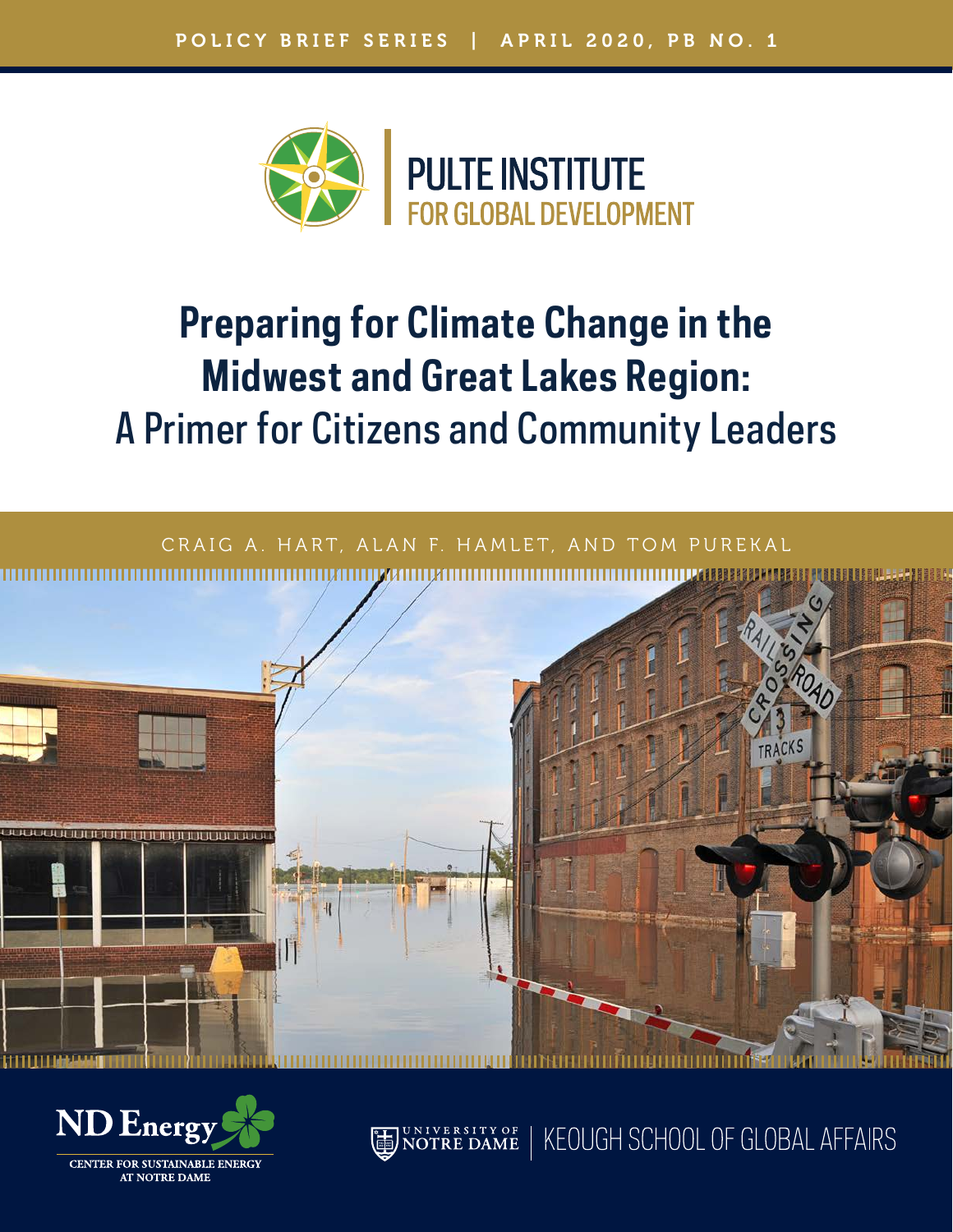### **OVERVIEW**

For a number of reasons, climate change has been slow to enter the public dialogue in the Midwest, but this is changing as local residents are experiencing more volatile weather, extreme temperatures, floods, changing growing seasons, and fewer snow days.

The past several decades have witnessed increasingly intense weather extremes, resulting in costly damage throughout the region. In 2019, following a winter arctic air outbreak ("polar vortex") that delivered near-record low temperatures in many areas (for example, South Bend reached -20°F without wind chill), the Midwest region suffered a spring season of extremely heavy rainfall and flooding which delayed agricultural planting, only to be followed by wide-spread drought in late summer. Echoing climate trends being experienced over the Midwest as a whole, South Bend has faced a string of extreme weather events in recent years. In 2013-2014, the region experienced one of the coldest winters since the late-1970s. In August 2016, a 1000-year rainfall event (~8" in 24 hours) caused wide-spread groundwater flooding. In February 2018, due to extreme snowmelt and intense precipitation, the St. Joseph River experienced a 2,500-year flood that caused major damage to infrastructure and homes. Many rivers in nearby communities witnessed flooding at the 500-year level or higher in the same event. Heavy rainfall has increased in intensity in many areas of the Midwest, and extreme storms have caused major storm water impacts in a growing number of cities in the U.S. and Canada. Yet, wet periods have alternated with periods of extreme drought, as occurred in the 2010-2013 drought that affected the entire country and again the 2019 extreme cold-rain-drought cycle that hit the Midwest.

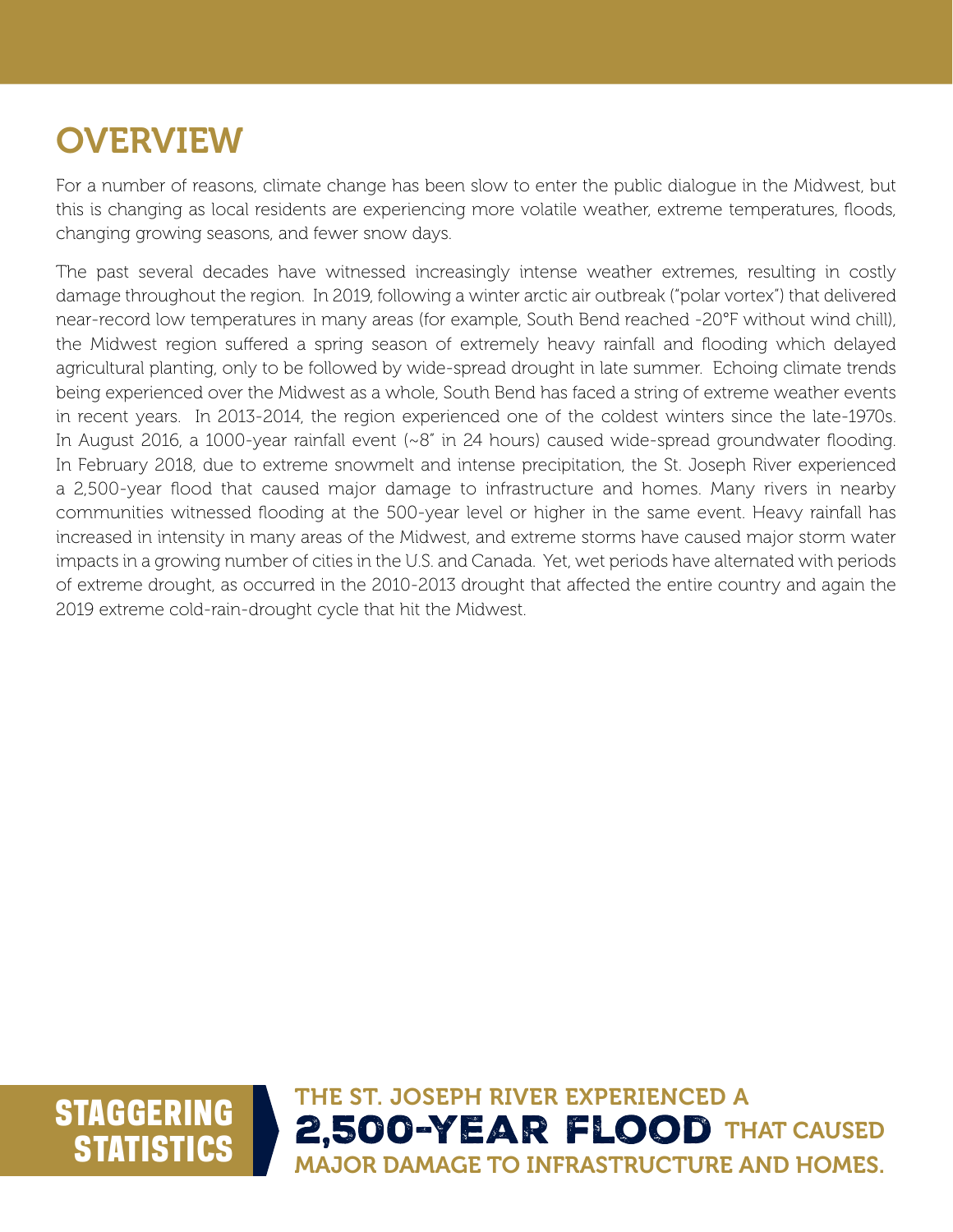## FUTURE IMPACT

Future projections show that the worst threats to the region are yet to come. The Indiana Climate Change Impacts Assessment (INCCIA), led by the Purdue University Climate Change Research Center, projects the following impacts for the region:

- Extreme heat and humidity
- Increasing winter and spring precipitation
- Loss of snow cover and increasing precipitation as rain
- Increases in extreme precipitation and storm water flooding
- Spread of disease and pests
- Agricultural impacts

• River flooding

According to these projections, Indiana's annual average temperature will rise 5 to 6°F by mid-century and as high as 6 to 10°F by late-century, depending on global efforts to reduce greenhouse emissions. The number of extreme heat days is expected to increase in frequency from seven extremely hot days per year to 50-89 extreme heat days exceeding 95°F per year by late-century (Hamlet et al., 2019). As a result of higher temperatures, water deficits are expected to double by mid-century, placing further stress on the natural system and in turn agriculture (Bowling et al., 2018).

Annual precipitation is also projected to increase 6 to 8 percent by mid-century and as much as 10 percent by late-century (Hamlet et al., 2019). Snowfall is expected to decline throughout the state, and become uncommon in southern Indiana by late century. The combined effects of projected changes in temperature, precipitation and snowfall are anticipated to result in increased surface runoff during winter and spring, which increases the risk of flooding in Indiana rivers such as the Wabash and St. Joseph (Byun et al. 2018; Hamlet et al., 2019). Further, there is a growing body of evidence from observations alone that the Great Lakes will likely experience greater variability in a future climate. In recent years, for example, the Great Lakes have moved between historical extreme low-water conditions (in 2013), and extreme high-water conditions (in 2019). These historical impacts suggest that communities in the nearshore environment will need to be able to respond to both high- and low-water conditions in a resilient manner.

These climatic changes are expected to severely adversely affect the Midwest's agricultural sector. Agriculture remains central to the region's economy and culture. Elevated temperatures, particularly overnight temperatures, increase plant respiration, reduce sugar availability for grain production, and change pollination patterns, reducing crop yield. Indiana corn yields reduce about 2 percent for every 1°F increase in overnight temperatures during July. The combination of temperatures and water stress are projected to reduce corn yields by as much as 20 percent and soybean yields by as much as 11 percent by mid-century. Increasing precipitation and soil moisture in spring are also expected to reduce the number of days suitable for spring field work, which may delay planting (Bowling et al., 2018). Later planting schedules may result in greater crop water demand in the late summer and increase need for irrigation.

### **STAGGERING STATISTICS**

ANNUAL PRECIPITATION IS PROJECTED TO INCREASE 6 TO 8% BY MID-CENTURY AND AS MUCH AS 10 PERCENT BY LATE-CENTURY.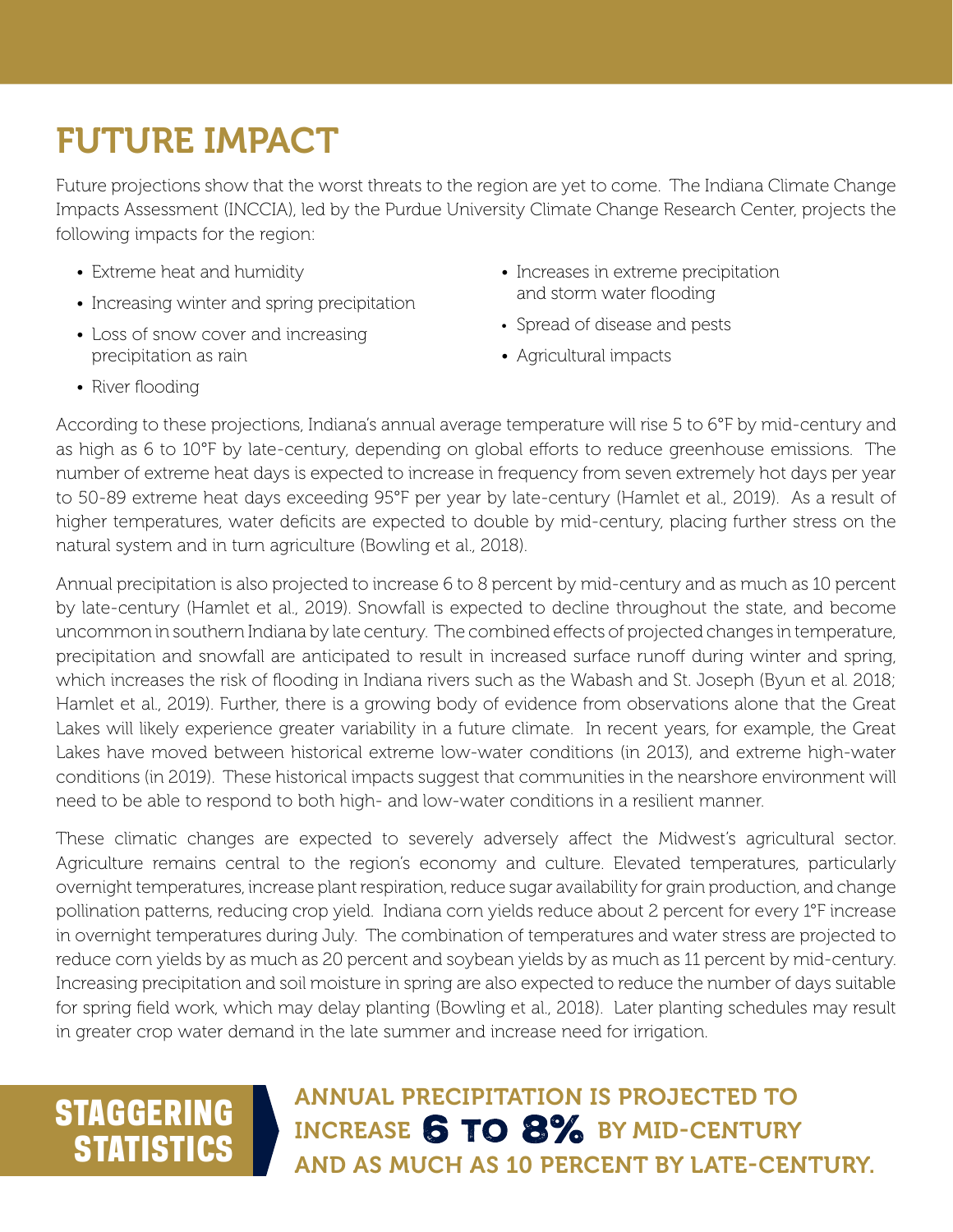Increasing frequency of extreme warm temperatures will also pose a risk to humans and livestock. Currently, heat-related deaths are the number one weather-related source of mortality. Under projected future conditions, outdoor work may become difficult or even life threatening, and vulnerable urban communities (e.g. those with existing health problems, very old and very young people, and disadvantaged communities without A/C or other heat refugees) may experience serious human health impacts or even death. By mid-century, high temperature days above 86°F are expected to double from 40 days per year to 80-100 days per year. The average duration of heat stress events will also double (Bowling et al., 2018).

### FIGURE 1: GLOBAL- & REGIONAL-SCALE PROJECTIONS OF TEMPERATURE CHANGE



#### FIGURE 1A

#### GLOBAL PROJECTIONS

(Sources: Snover, A.K, G.S. Mauger, L.C. Whitely Binder, M. Krosby, and I. Tohver. 2013. Climate Change Impacts and Adaptation in Washington State: Technical Summaries for Decision Makers. State of Knowledge Report prepared for the Washington State Department of Ecology. Climate Impacts Group, University of Washington, Seattle. https://cig.uw.edu/ resources/special-reports/wa-sok/).



#### FIGURE 1B

PROJECTIONS FOR INDIANA (Source: INCCIA).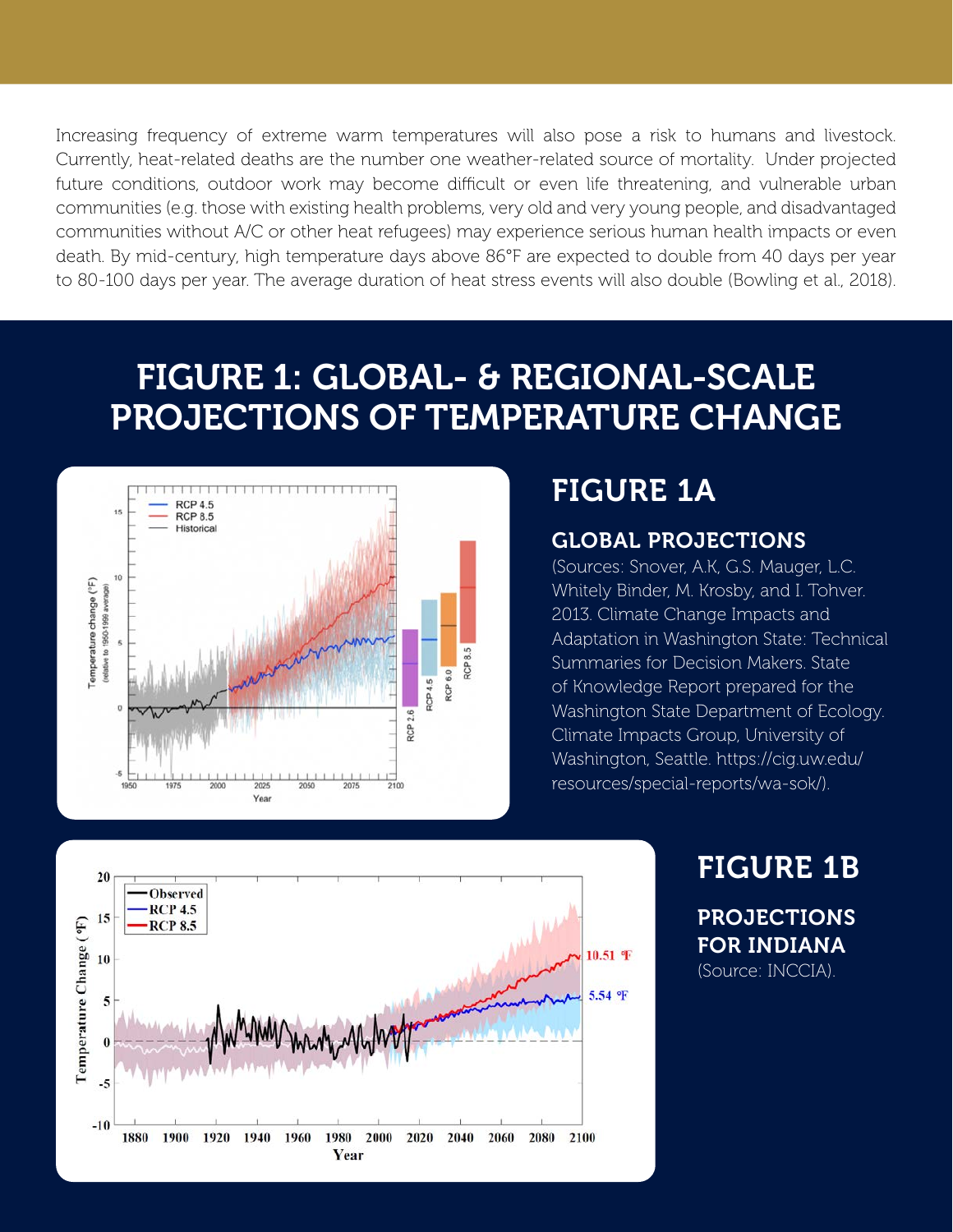These mid- to late-century projections at the low end of the given ranges are not merely possible, they are now virtually certain to occur due to the amount of carbon emissions we are producing, and even achieving these levels of impact will require intense mitigation efforts. Worse, given current trends in population, consumption patterns, and resulting emissions from human and natural sources, we could very well exceed even the upper end of these ranges. Even if we were to completely decarbonize the global economy by mid-century as urged by climate scientists and the UNFCCC, to date, we have emitted enough carbon to ensure that we experience 4-5°F global average warming during this century. These results hold for the Midwest. Figure 1A above, depicting historical and projected global-average temperatures, illustrates that present day emissions levels correspond to projected increases in temperature of 4-5°F even if the global climate is successfully stabilized by 2075 or so.

Temperature projections for Indiana from the INCCIA (Figure 1B) show somewhat warmer temperatures than the global average by 2100 of about 1°C for RCP4.5, and about 0.5°C for RCP8.5 (Hamlet et al. 2019).

Projected warming for the Midwest region as a whole are even greater, about 1.8°C warmer than the globalaverage land temperatures for the same time period and greenhouse gas concentration scenario (Byun and Hamlet, 2018).

Given the very high likelihood of warming in the coming decades, we must now do three things simultaneously to limit the damage to society. First, we must reduce greenhouse gas emissions. Second, we must adapt our infrastructure and human systems to emerging risks posed by a rapidly evolving climate. Adaptation involves making physical systems more resilient by building smarter and stronger, but also making institutions more resilient to climate-related

|                | WE MUST LIMIT THE<br><b>DAMAGE TO SOCIETY BY:</b>                                                            |
|----------------|--------------------------------------------------------------------------------------------------------------|
| 1              | Reducing greenhouse gas emissions                                                                            |
| $\overline{2}$ | Adapting our infrastructure and human<br>systems to emerging risks posed by a<br>rapidly evolving climate    |
| 3              | Scaling up disaster management<br>capabilities in order to respond to<br>increasing risk of weather extremes |

challenges. Examples include improving forecasting capability, incorporating long-term forecasts into planning, facilitating more flexible and far-sighted decision making, and developing financial reserves to respond to climate contingencies and maintain the capacity of human systems. Third, we must scale up disaster management capabilities in order to respond to increasing risk of weather extremes.

Despite obvious connections to changing weather extremes, disaster management has featured comparatively little in the climate dialogue, relative to mitigation and adaptation. Disaster management is certainly best avoided, as allowing failures to occur in an uncontrolled manner is costly to human life and societal resources. By one recent estimate, investment in prevention saves 6 times that amount in future disaster costs (Multihazard Mitigation Council, 2017). However, because we are now very likely to face natural disasters in quantity and severity beyond our current experience, we must now plan for them. As we fail to make progress against climate change, the issue will become how much can we afford

### STAGGERING **STATISTICS**

TO DATE, WE HAVE EMITTED ENOUGH CARBON TO ENSURE THAT WE EXPERIENCE 4-5°F GLOBAL AVERAGE WARMING DURING THIS CENTURY.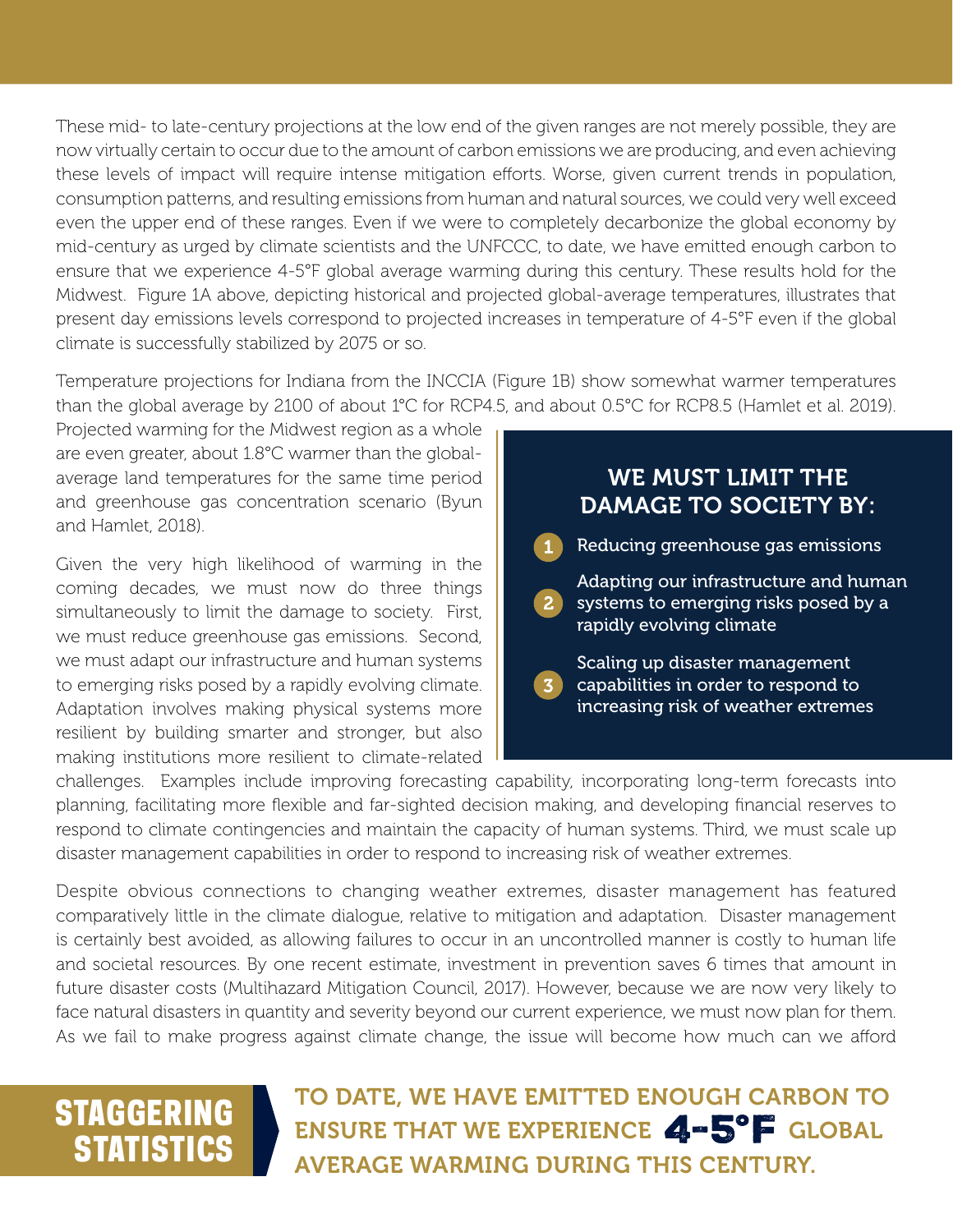

to invest between mitigation, adaptation, and disaster management, or less euphemistically, disaster relief. In short, disaster management must join mitigation and adaptation, forming a triad of approaches in both dialogue and budgets.

Some tools to help us both adapt and manage disasters, such as the Federal Emergency Management Agency (FEMA) flood insurance are available, however there is a growing body of evidence that these programs are currently being

managed in an unsustainable manner. FEMA's flood insurance program, which is intended to cover its costs through the collection of premiums, is perennially in debt to the Federal government, attesting to the fact that actual risks in recent decades exceed premiums collected by the Agency. Private sector insurance is not a replacement for federal programs, because private insurers increasingly withdraw from markets where risk and/or uncertainty are unusually high, such as near coastal areas vulnerable to sea level rise.

For the Midwest, we can expect increases in extreme weather events causing damage to crops and livestock, increasing the demand for insurance and other safety nets to assist farmers who are liable to face the full brunt of climate change. Additionally, we will experience increases in events triggering risks to assets of those living in low-lying areas or flood plains (current and future). In particular, houses, vehicles, appliances, and other household assets are expected to experience significant damage. While the poor are likely to experience the greatest impact of climatic shocks given their dearth of safety nets, weather extremes may significantly affect the assets of middle-class and wealthy households as well.

While private-sector insurance is expected to play an important role, we are already seeing limits to this approach for households, businesses and municipalities as insurers increase prices for high risk areas or withdraw coverage altogether, as has occurred for low-lying and coastal areas with heavy exposure to hurricanes or coastal erosion. Crop insurance during the 2019 wet season only provided incomplete coverage for the risks faced by Midwest farmers (Briscoe, 2019). Advanced financial products like parametric insurance, financial derivatives, and catastrophe bonds expand the options available, however these instruments often share the same limitations as traditional insurance.

Communities that are late starters in preparing for climate change may also be denied coverage. Insurance companies are increasingly considering risks for municipalities based on whether they start to take action on climate change through a sustainability plan. Thus, adaptive measures to climate change cannot be deferred in the hope that insurance will address climate risks—instead adaptive measures will likely be a precondition to obtaining insurance.

As noted earlier, the impacts of climate change will not be felt equally. Climate change will most severely affect the poor, exacerbating existing inequities. As a result, investment in adaptation and disaster management must be made strategically, both to optimize the impact of limited resources, and to ensure that traditionally at-risk populations receive equitable protection. The tension between prioritizing investments in climate mitigation, adaptation and disaster management, and ensuring equitable treatment of all will present difficult

### STAGGERING **STATISTICS**

#### BY ONE RECENT ESTIMATE, INVESTMENT IN PREVENTION SAVES 6 TIMES THAT AMOUNT IN FUTURE DISASTER COSTS.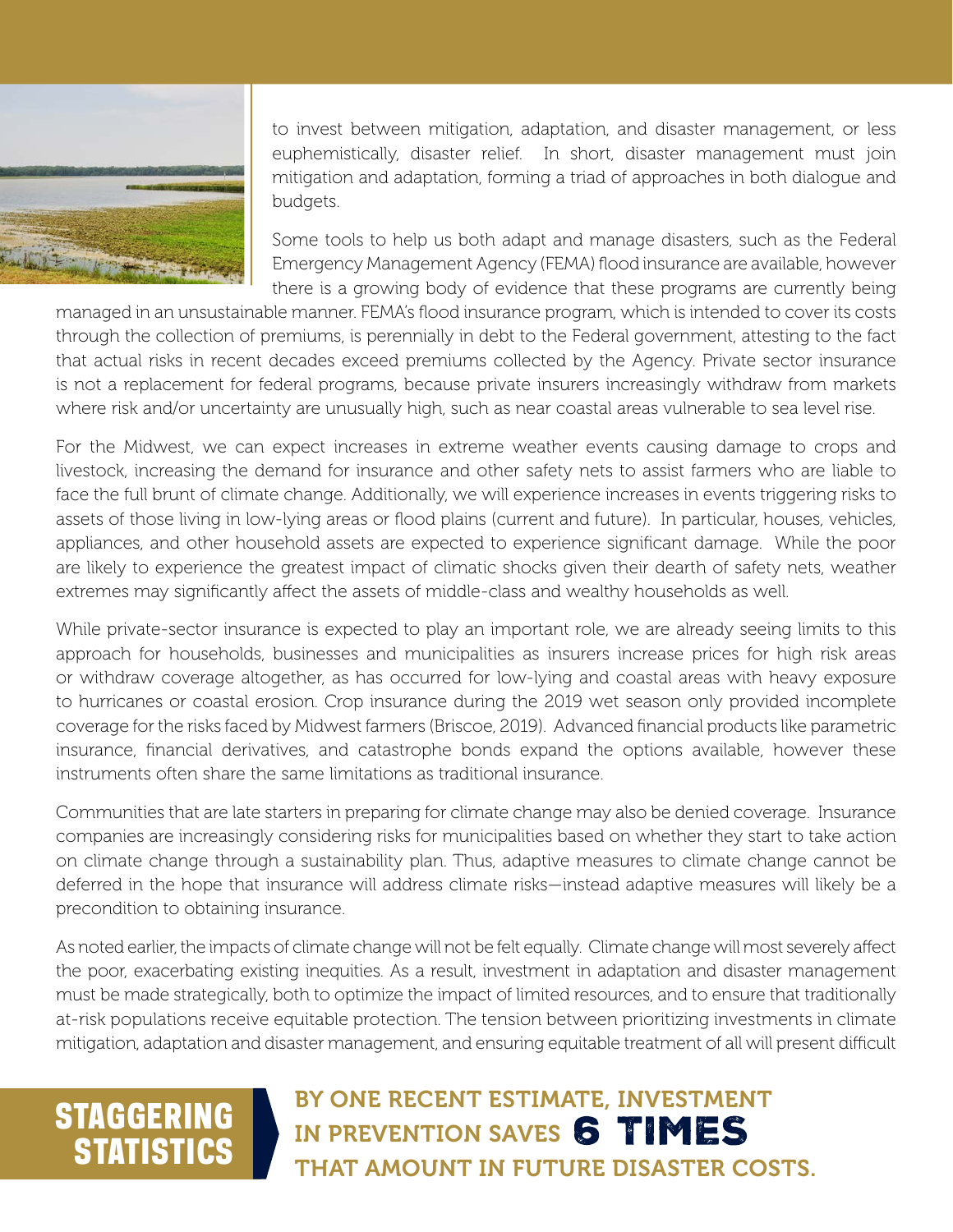challenges both politically and practically. It could become one of the most challenging ethical issues presented by climate change. Pope Francis, in his Laudato Si' (2015), alluded to these issues of social justice, and identified responding to climate change and its impacts on the poor as one of the most important moral issues of our time.

Responding on his call to action will require communities to consider these issues in an open and inclusive discourse, to plan and invest amongst mitigation, adaptation and disaster management measures, and on both a community and individual basis, to take action.

#### RECOMMENDATIONS—ACTIONS THAT COMMUNITIES CAN CONSIDER, INCLUDE:

#### MITIGATION

- Reduce emissions through investment in distributed renewable energy, which are increasingly emerging as the least cost option over traditional energy sources.
- Purchase electric vehicles, which combined with distributed renewable energy as a source, are emissions free and eliminate air pollution.
- Purchase and adopt energy efficiency measures in households, businesses and public buildings. Many of these measures have positive net returns.
- For agriculture, adopt low-till crop techniques and water saving technologies.

#### ADAPTATION

- Incorporate long-term climate projections into infrastructure design of buildings and infrastructure. Opportunities include upgrading waste water and drinking water treatment plants with advanced control systems and at elevations impervious to projected flooding. These measures can prevent damage and reduce recovery time following a major flooding event.
- Invest in distributed residential solar power networks. These have the potential to be both more robust and more resilient than current centralized power networks during extreme events.
- Improve weather forecasting systems, which pays dividends for the agricultural industry even under normal conditions, and can reduce serious loss in the event of extreme weather.

#### DISASTER MANAGEMENT

- Enhance relief and rescue capabilities, inclusive of life-saving measures such as salvaging people from immediate harm and ensuring access to basic needs such as water, food and shelter.
- Plan for helping people recover and reconstruct their lives, while simultaneously adapting to changing conditions, including provisions to maintain the price of inelastic food crops to a level where they will remain affordable to consumers in aftermath of crisis.
- Enhance capabilities of first responder communities, calling for more people and infrastructure (i.e. helicopters, boats, emergency shelters, health centers) to support flood rescues, and deteriorating health